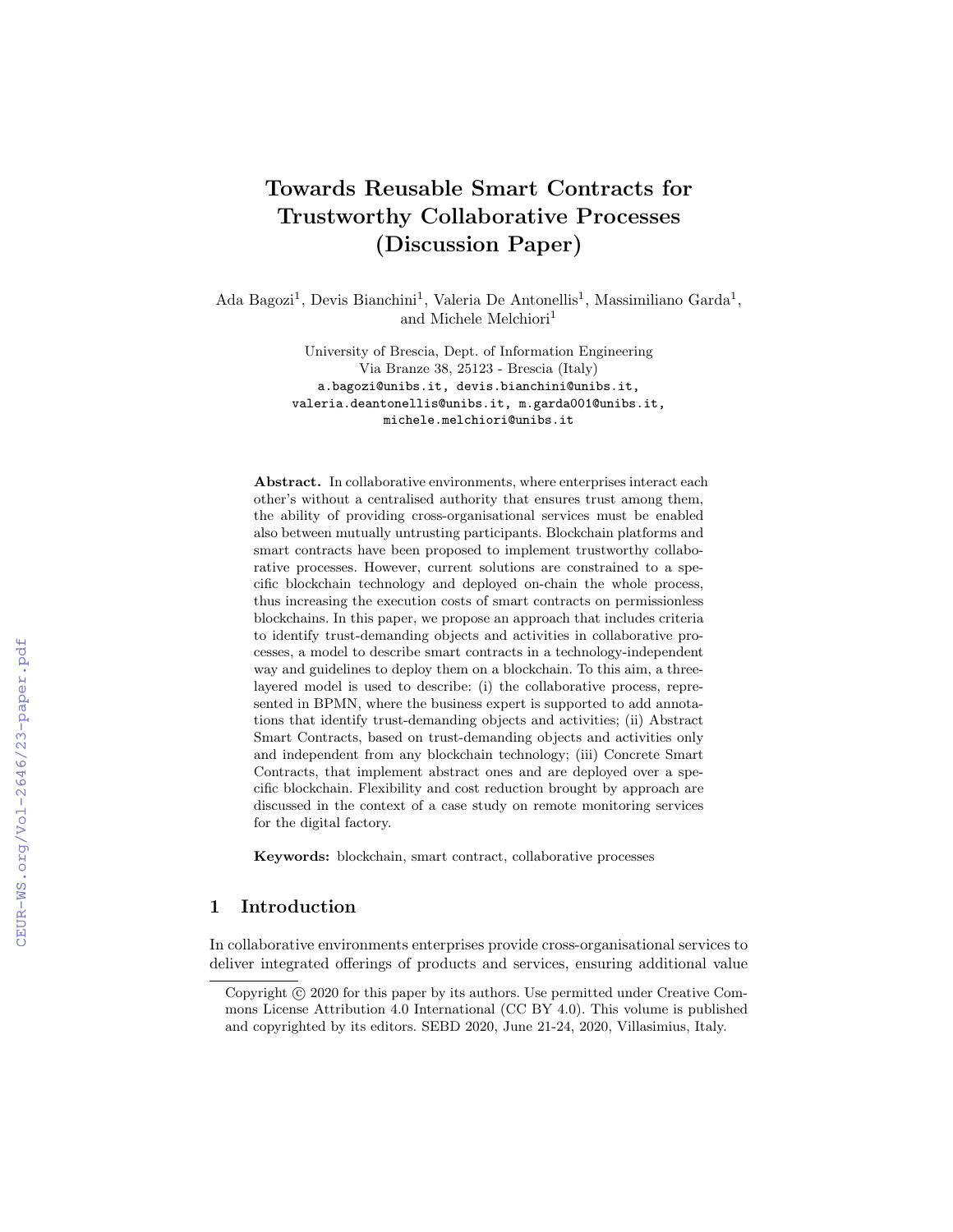also between mutually untrusting organisations. A real-world example is given by anomaly detection services for remote monitoring of Cyber Physical Systems in the digital factory. The Original Equipment Manufacturer (OEM) supplies the anomaly detection service, based on data streams collected from the machines of clients. In case anomalies have been identified before breakage events occur, the clients may be notified to avoid expensive repair operations, as well as costly down-times. Furthermore, insurance agencies may offer additional services to the OEM in order to limit the costs of maintenance operations under warranty, and external suppliers may know in advance scheduled maintenance interventions to prepare required spare parts. In this scenario, collected sensor data, used for monitoring and providing advanced services, must be immutable and not repudiated by clients and the implementation of anomaly detection services must be transparently shared among all participants involved in the process.

#### 1.1 Related Work

Blockchain platforms and smart contracts have been proposed to implement collaborative processes  $[1, 4, 5]$ . In a recent research, the Caterpillar system  $[5]$ introduces an abstraction layer over the Ethereum blockchain [7] in order to support the execution of collaborative processes, represented in BPMN. Noteworthy, a process in Caterpillar is fully executed on the blockchain, coded as smart contracts, and all the states of the process instance are recorded on-chain. Moreover, the proposed solution is technology-dependent. In [3] the focus is on the benefits from the introduction of blockchain and smart contracts for the supply chain. However, the explanation about how smart contracts have been deployed is reported in a coarse-grained manner. Recent efforts also focused on the importance of conceptual modelling to demonstrate how business artefacts leverage the data-centric nature of blockchain [4] and to provide a user-centric framework to design rules deployed in smart contracts [1].

Main limitations in the current approaches are that they are technologydependent and focus on the implementation of collaborative processes as a monolithic solution, where the whole process is deployed on-chain. This increases the execution costs on the blockchain and reduces the reuse of designed smart contracts.

#### 1.2 Paper contribution

In [2] we proposed an approach to identify trust-demanding objects and activities in collaborative processes, a model to describe smart contracts in a technologyindependent way and guidelines to deploy them in a blockchain. To this aim, a three-layered model is used to describe: (i) the collaborative process, represented using BPMN, where the business expert is supported to add annotations that identify trust-demanding objects and activities; (ii) Abstract Smart Contracts based on trust-demanding objects and activities only and independent from any blockchain technology; (iii) Concrete Smart Contracts, that implement abstract ones and are deployed over a specific blockchain, enabling the creation of a repository where a single abstract contract is associated with multiple implementations. The introduction of Abstract Smart Contracts also increases the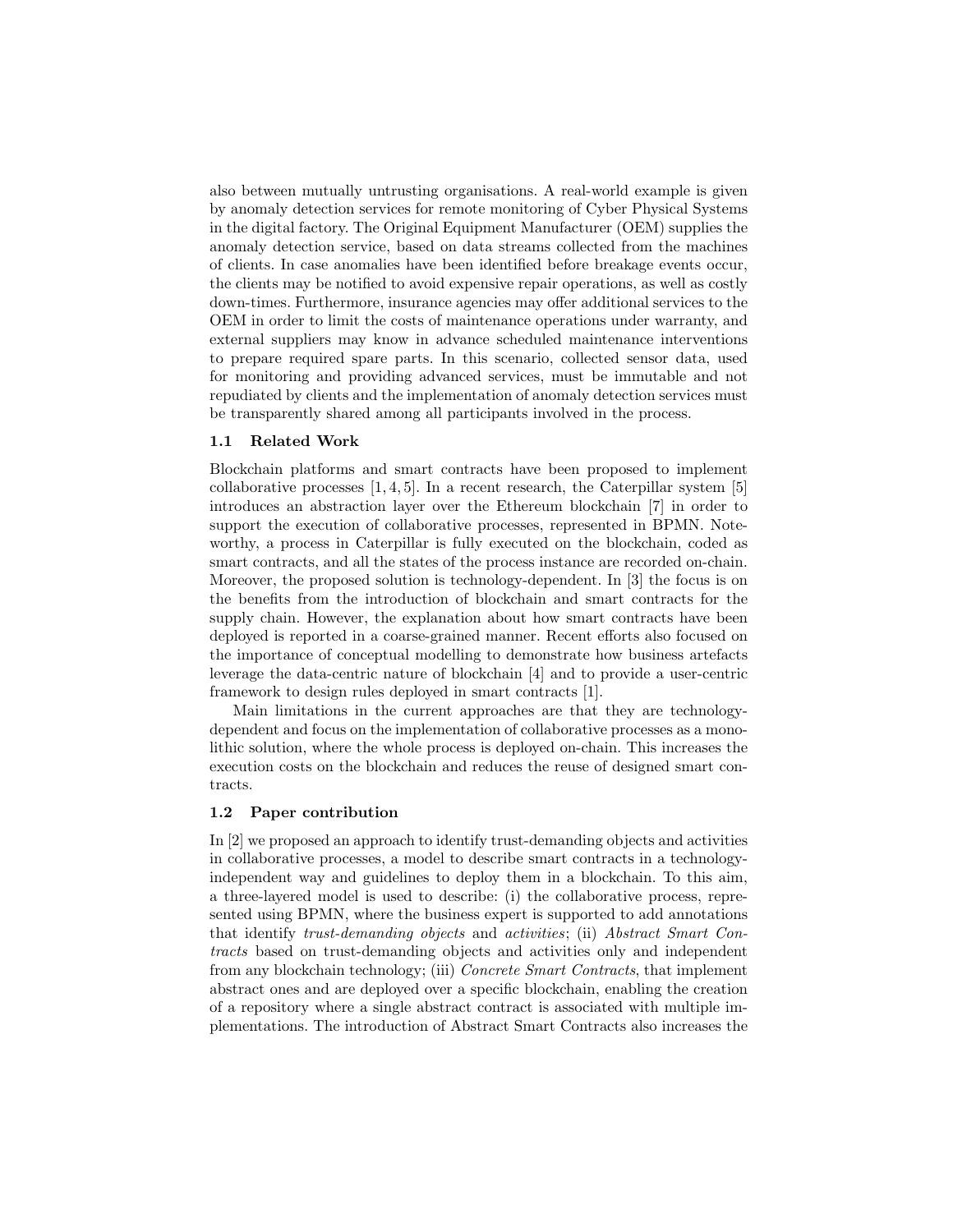

Fig. 1. Three-layered approach overview. On the top level, is reported the BPMN of the remote monitoring services case study (only a subset of annotations is reported here).

flexibility of the approach, providing a repository of reusable software components. Furthermore, only trust-demanding activities are considered to be deployed on-chain, thus saving costs and increasing process performances.

In the following, Section 2 introduces the three-layered approach; the approach architecture will be presented in Section 3; preliminary experiments will be described in Section 4; finally, Section 5 closes the paper.

## 2 Three-layered approach overview

Figure 1 shows the three-layered approach proposed in this paper. Specifically, a collaborative process for Remote Monitoring Services (RMS) in the digital factory is presented. Participants of the process are the OEM, one of its clients and the insurance agency, corresponding to three different BPMN pools. The OEM pool has been further organised in two sub-partitions, Maintenance Division lane and Anomaly Detection Service lane. In our model, we do not consider trust issues between participants associated with lanes within the same pool.

Annotated collaborative process layer. At the top layer, BPMN annotations are used in order to highlight trust-demanding objects and trust-demanding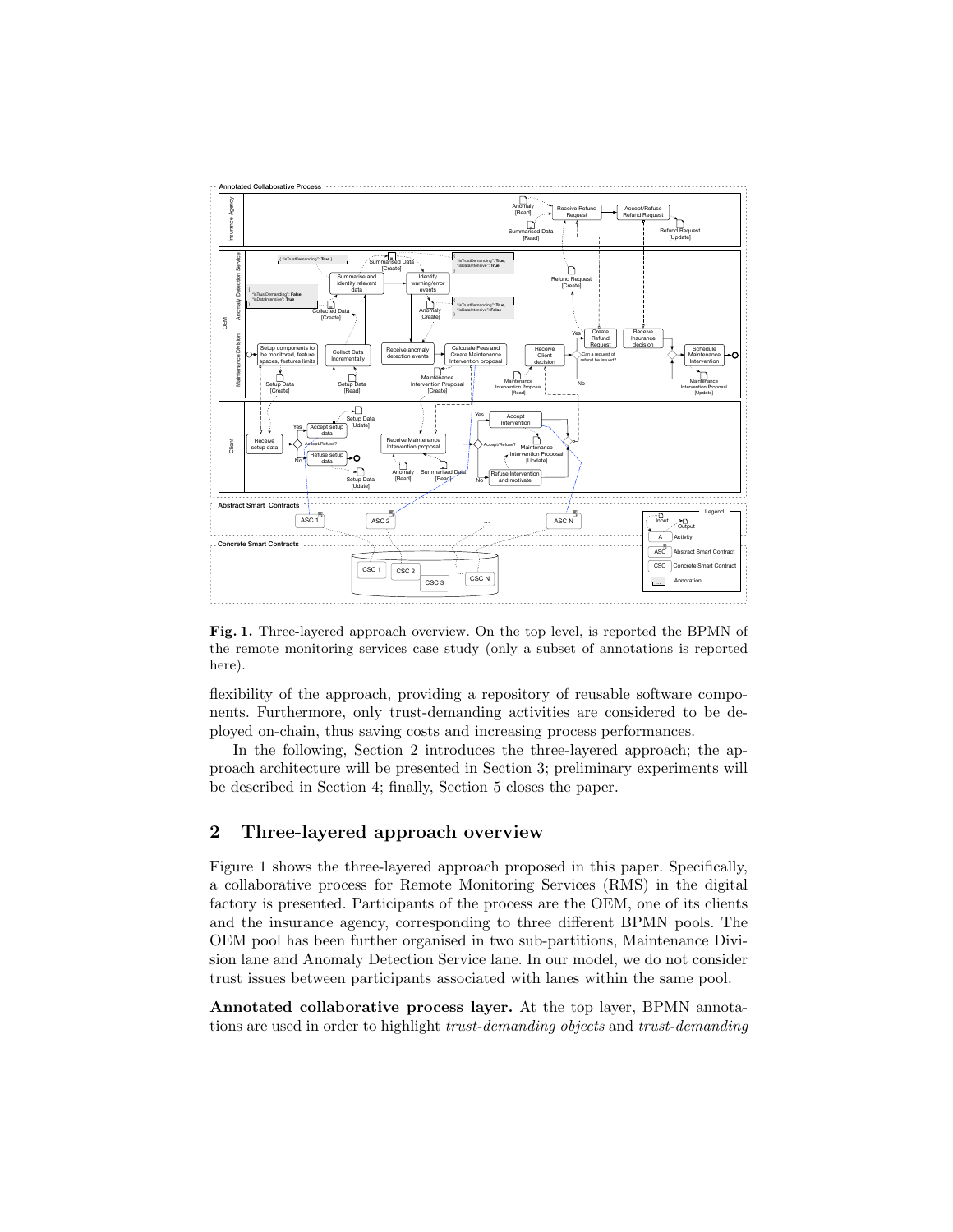activities. The former ones are associated to data objects (e.g., activities inputs/outputs), that are shared across different participants, and therefore transactions (i.e. Create, Read, Update, Delete actions) performed on these objects should be immutable and not repudiated by any participant. In our approach, trust-demanding objects are candidates to be permanently stored within a blockchain. Trust-demanding activities correspond to automated activities whose business logic must be non-repudiated and transparently shared among all the participants of the process. In our approach, they represent the candidates to be deployed as smart contracts within a blockchain.

Abstract Smart Contracts layer. In the middle layer, annotations are used to generated Abstract Smart Contracts (ASC). An ASC is described by: (i) a name; (ii) a set of state variables, that can be either primitive data types or objects, on which contract functions operate; (iii) a set of participants (i.e., users registered on the blockchain or other contracts) that are allowed to interact with the ASC by invoking its functions; (iv) a set of functions expressed as  $functionName(IN_f) : OUT_f$ , where  $IN_f$  and  $OUT_f$  are the inputs and outputs of the function. Among ASC participants, also the BPMN engine is considered, since it is in charge of invoking activities implemented as smart contracts. An ASC is generated for each BPMN activity annotated as trust-demanding. In this case: (i) the ASC name is obtained from the activity name; (ii) the set of ASC variables contains the activity inputs/outputs definitions; (iii) the set of ASC participants contains the participant of the activity and the BPMN engine; (iv) the function represents the activity, its name corresponds to the activity name, its inputs (resp., outputs) correspond to the activity inputs (resp., outputs). An ASC is generated also for each trust-demanding object as follows: (i) the ASC name is obtained from the object name; (ii) the set of ASC variables contains the object definition; (iii) the set of ASC participants contains the participant of the activity that reads the object and the BPMN engine; (iv) functions are generated according to the CRUD actions on the object. Among trustdemanding objects we distinguish those characterised by high volume and acquisition speed, denoted as *data-intensive*. Transactions on such objects, if stored within a blockchain, may require increased costs. In order to strike a trade-off between costs and tamper-proofness, the full data intensive object is kept off-chain, on top of an external Distributed File System (DFS) such as the InterPlanetary File System (IPFS), while a link to it is stored on-chain. An example of ASC is given by the trust-demanding activity Identify Warning/Error Events in Figure 1, where: (i) name  $=$  "IdentifyW arningErrorEventsSC"; (ii) variables  $=$  ${summarisedDataHash, Anomaly}$ ; (iii) participants = {AnomalyDetection−  $Service, BPMNengine$ ; (iv)  $function = \{identityWarning ErrorEvents Func([summarisedDataHash]):[Anomaly]$ . The summarisedDataHash input is a hash code pointing to an external DFS on which summarised data is saved. Other ASC examples are given in [2].

https://ipfs.io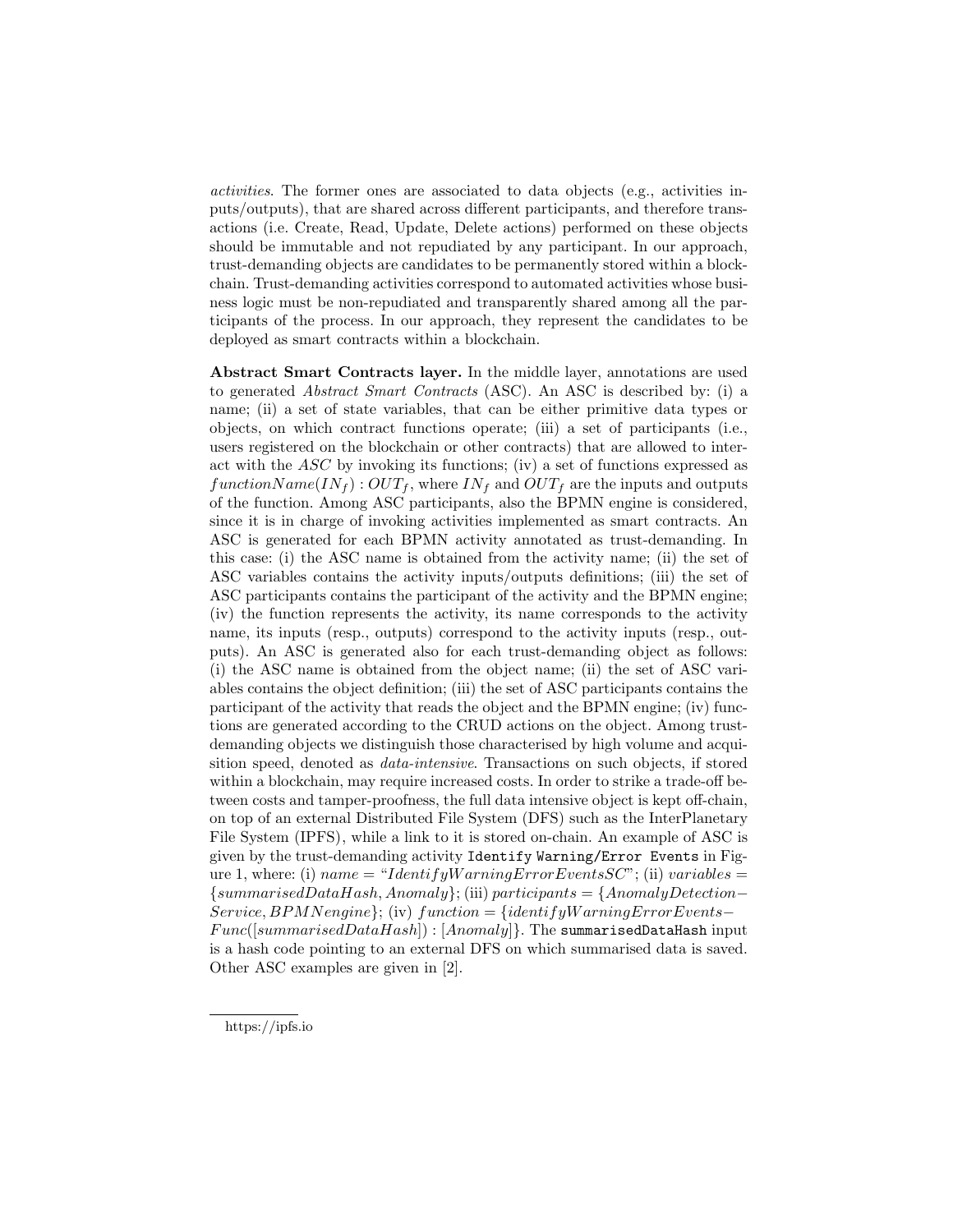Concrete Smart Contracts Layer. At the lower layer, ASC are deployed as Concrete Smart Contracts (CSC) over a specific blockchain. The development of CSC starting from ASC is in charge of the developer, who has the skills to deploy CSC over a specific blockchain. The developer provides the necessary code in order to implement the CSC functions. A single ASC descriptor may be associated with multiple CSC implementations, developed for different blockchain technologies. Moreover, it separates the role of business experts, who are in charge of designing the collaborative process and being supported during the identification of trust-demanding objects and activities, and the role of developers, who possess development skills for the specific blockchain technology on which CSC will be deployed.

Example. In the multi-party collaborative process of Figure 1, proper smart contracts have been identified.

Monitoring Setup Smart Contracts (MS). Setup data is created by the Maintenance Division and read by the client, who is also in charge of accepting or declining by modifying the Setup Data object, that therefore is identified as trust-demanding. Therefore, an ASC is generated for the Setup Data trustdemanding object and all activities (associated with the Maintenance Division or the Client) that create or modify such objects are recognised as trust-demanding, bringing to the generation of corresponding ASC.

Anomaly Detection Smart Contracts (AD). Anomaly Detection Service is in charge of summarising the collection of Collected Data objects and applying relevance evaluation in order to identify relevant data only, generating a collection of Summarised Data objects. Both Collected Data and Summarised Data objects are generated at high volumes, and for this reason can be considered as data-intensive. Summarised Data is then used by the Anomaly Detection Service to identify warning or error events, generating an Anomaly object. Considering that Summarised Data and Anomaly objects are read by the Client and by the Insurance Agency, both are recognised as trust-demanding. Therefore, two ASC are generated, one for Summarised Data object and one for Anomaly object. Moreover, all activities that create or modify such objects are recognised as trust-demanding, bringing to the generation of corresponding ASC.

Maintenance Intervention Preparation Smart Contract (MIP). The Maintenance Intervention Proposal object is created by the Maintenance Division and modified by the Client to accept/decline it. Therefore, it is identified as trust-demanding. The same considerations hold for Refund Request object. All activities that create and modify these objects are denoted as trust-demanding.

### 3 Approach Architecture

The approach architecture is shown in Figure 2. At the bottom the architecture includes the real blockchain, on which CSC are deployed. For example, on an Ethereum network, all deployed CSC can be replicated on each client node, which hosts an Ethereum Virtual Machine (EVM). A Log Repository is used to store the results of every CSC execution in order to implement a communication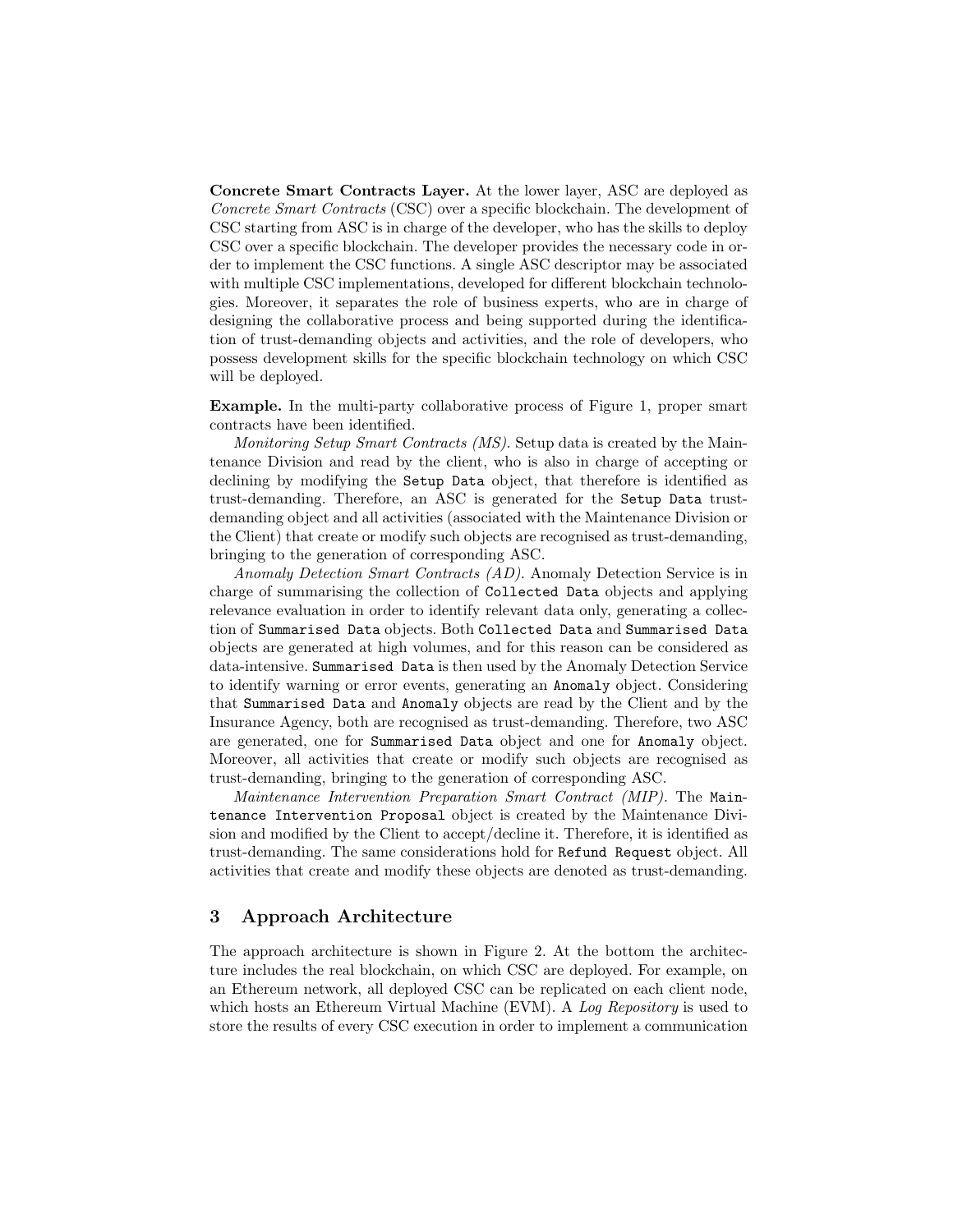

Fig. 2. Approach architecture.

channel from the smart contracts on the blockchain and external services of the collaborative process. In fact, smart contracts have no way to call external services. However, contracts can write information on a log space that is visible to external applications. A distributed storage (e.g., the above mentioned IPFS) is also considered in order to store data-intensive information without impacting on the blockchain costs.

Off-chain modules in figure implement the identification of trust-demanding objects and activities, ASC and CSC code templates generation and deployment. The BPMN is stored within the *BPMN repository*. The *ASC Generator* extracts ASC descriptors and stores them into the ASC Repository. The CSC Code Template Generator is in charge of generating templates, after choosing a specific blockchain platform. Templates are provided to the developer who completes them with code insertion. Developed CSC are stored within a CSC Repository and deployed on the blockchain by the Deployment Module. ASC/CSC repositories will contribute to increase the reuse of generated contracts. The middle layer also includes the BPMN Engine, that has to execute the collaborative process and must be able to invoke some activities as CSC deployed on the blockchain.

Finally, the architecture comprises a set of Web components, provided to the business modeller and the developer for editing BPMN processes, confirming or discarding suggested annotations, and editing CSC starting from the generated code templates, respectively. These, components use functionalities made available by other modules at the middle layer through RESTful APIs.

## 4 Preliminary Experiments

Our approach has been validated in the context of Remote Monitoring Services in the digital factory described in Section 2 and using Ethereum permissionless blockchain. However, our approach is technology-independent, and can be implemented also as a permissioned blockchain [6]. Indeed, future experiments will be focused on comparing different concrete implementations of the blockchains. Here we validated permissionless blockchain, considering that it takes more time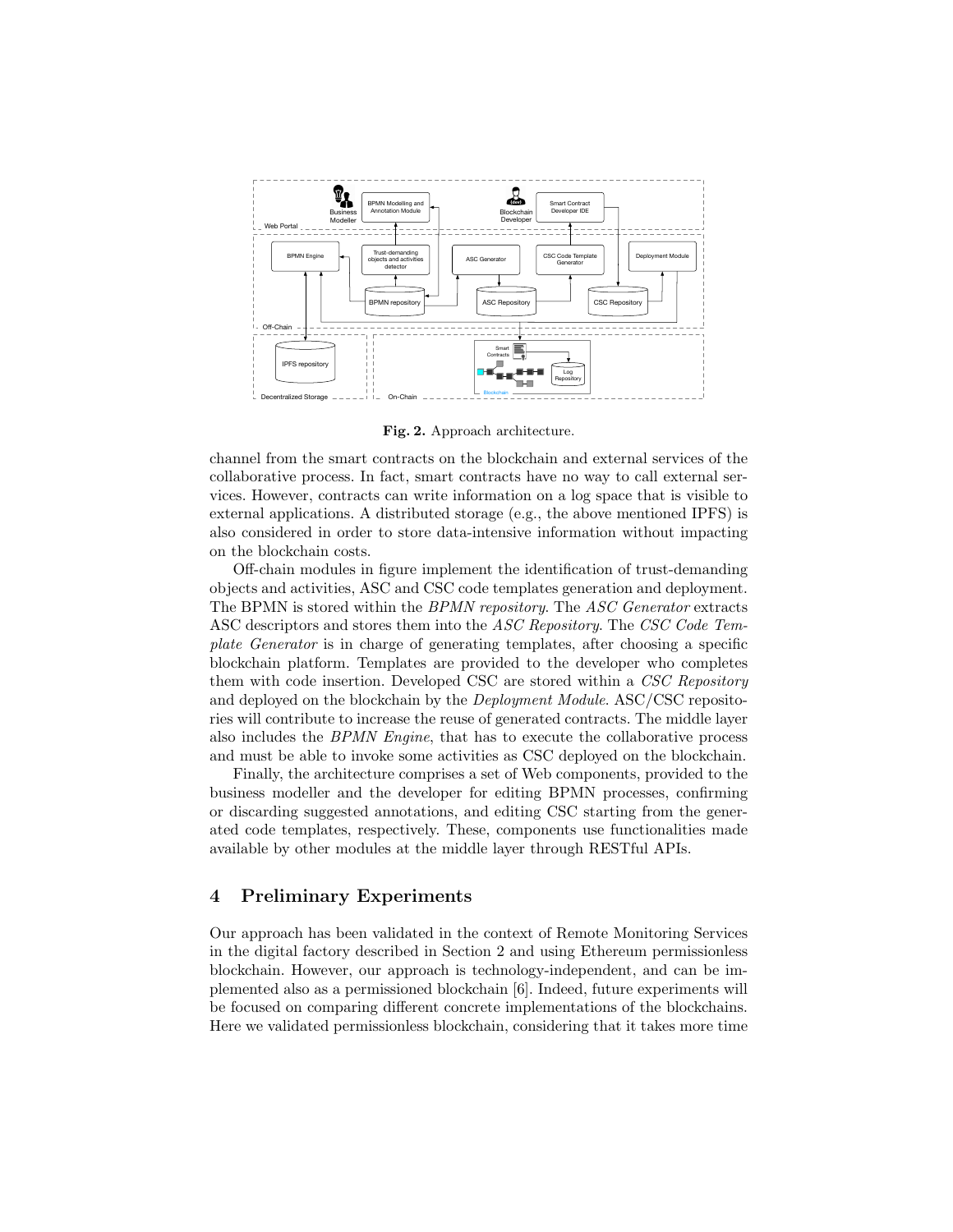

Fig. 3. Gas value required to execute all the functions of the smart contracts generated for each service in the considered case study.

to write and confirm transactions and the execution of a smart contract and the validation of a new transaction are performed by nodes that are rewarded with a fee paid by the node that initiates the transaction. Since, to the best of our knowledge, there are no collaborative processes datasets to compare our implementation with similar efforts, we performed here a cost analysis, in order to evaluate the economic effort in using a permissionless blockchain. In Ethereumbased blockchains, the cost is expressed in gas, which is a value established for every basic operation invoked from within the smart contract. Then, the fee paid for a transaction is expressed as the product between the gas used to process the transaction and the gas price, which is the amount that the node initiating the transaction is willing to pay for each gas unit.

Figure  $3(a)$  illustrates the average time (in seconds) to confirm the transaction for each smart contract by varying the gas price, relying on the simulator provided by ETH Gas Station. As expected, the more gas price a user is willing to offer, the faster the transaction will be added to the blockchain. Figure 3(b) reports the cost per transaction required to execute each of the smart contracts implemented for the Remote Monitoring Services case study, using an Ethereum simulator. Generally, reducing the cost of the collaborative process deployment on a permissionless blockchain can be obtained by decreasing the performances of smart contract execution or limiting the elements that are deployed on the blockchain to trust-demanding objects and activity only. Indeed, our approach reduces the execution costs on the blockchain thanks to the deployment of a limited set of BPMN elements, only if necessary. In fact, only trust-demanding objects and activities will be converted in smart contracts to be deployed on the blockchain. According to the cost analysis learned by the application of our approach to the Remote Monitoring case study, as shown in Figure 3(a), from a certain amount of gas price (4.5 Gwei) the average confirmation time remains quite the same. Assuming that the participants have access to IPFS nodes, there is no extra cost, in terms of gas, associated with storing data-intensive objects. However, for the same application scenarios such as the anomaly detection one considered in the case study, promptness in identifying warning/error events is an

https://ethgasstation.info/calculatorTxV.php (accessed: July 2019) testrpc: https://github.com/trufflesuite/ganache-cli